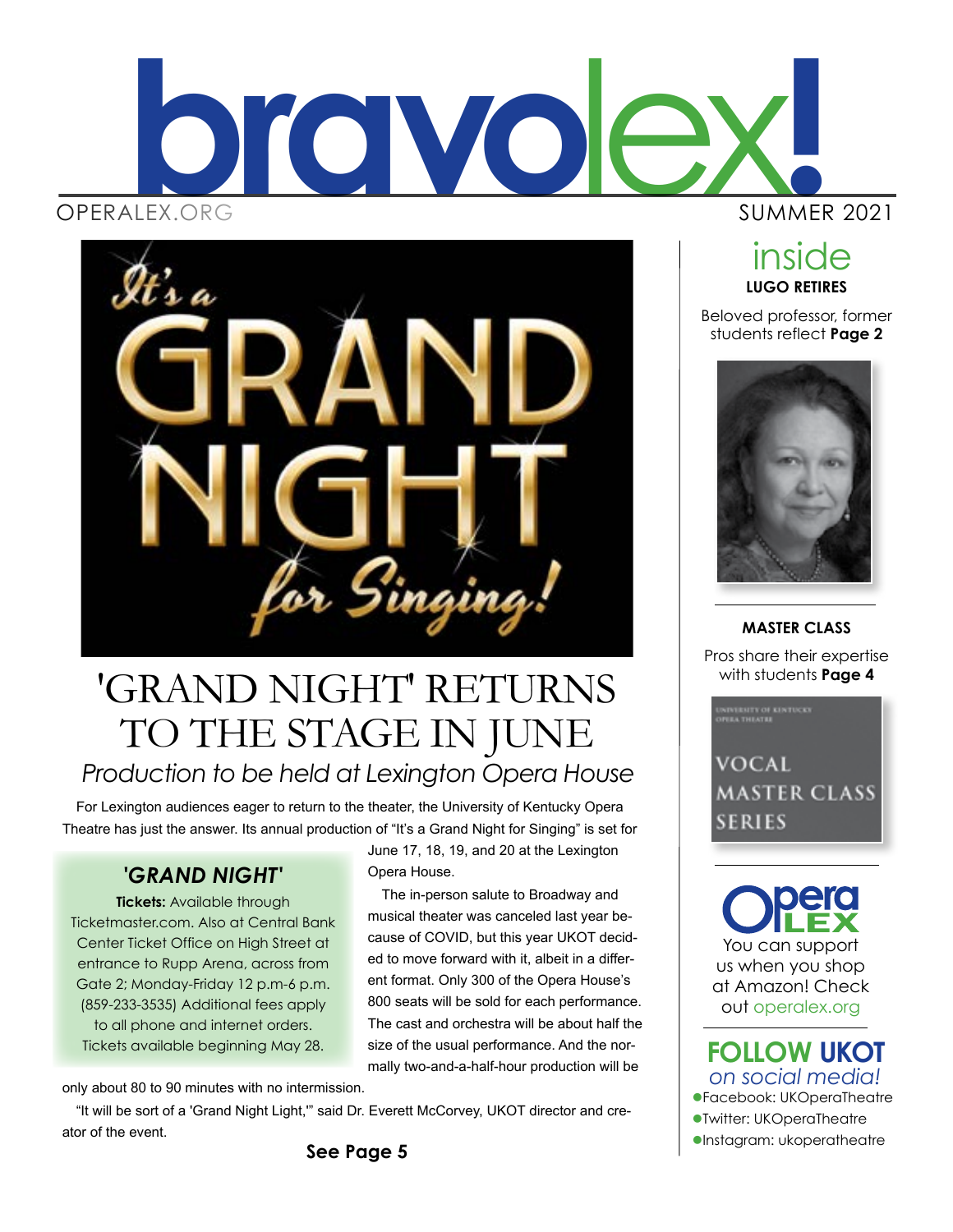Although Dr. Noemi Lugo has been singing since she was 5 years old, she never planned to pursue a career in music. Actually, she long considered going into the field of math or physics.

But life took Lugo on twists and turns, and not only did she embark on a career in music, she did so helping others embark on theirs. Now, the beloved voice professor at the University of Kentucky has decided to retire.

"I love teaching," she said, but added, "I honestly would love to have time to be closer to my two granddaughters – that is a priority."

So, too, is travel. A return to Italy and a firsttime trip to Russia are on the agenda. She also plans to walk the Camino De Santiago, the ancient Spanish network of pilgrimages.

Certainly, no one can blame Lugo for choosing to close out a long career that included singing professionally in her native Caracas, Venezuela, serving as an adjunct professor at the University of Utah, and then spending 29 years at the UK School of Music. But she will be missed.

"Dr. Lugo's impressive mark will affect the studies at UK for generations to come," said Dr. Everett McCorvey, director of UK Opera Theatre who joined Lugo on the UK faculty the same year, 1991.

# Final Bow After 29 years at UK, Lugo retires from teaching

Lugo's hallmark, according to many who have crossed her path, is being a "master" of pedagogy. But she is perhaps best known for her passion for helping students be the best they can be.

 "I will forever be grateful to her to have believed in my potential as an artist and teacher," said former doctoral student Marie-France Duclos and senior teacher of voice at Asbury University. (See more of what Duclos and other former students had to say on page 3.)

> "Meeting Dr. Lugo 11 years ago changed the course of my life in ways I would have never imagined back then," said André Campelo, former UK doctoral student and now assistant professor of music at DePauw University.

"Just for me what is important is to be sure that I help the student to discover the artistry that they

have – who they are," Lugo said about her teaching technique.

Lugo's approach to teaching can be defined as anything but "cookie cutter," she added.

"I'm not using a cookie cutter to make sure everybody is the same. They have to be individualized. Otherwise, they're not artists."



### Dr. Noemi Lugo

## **"Every student brings something new to you."**

Seeing the growth of her students through the years has been among the most "fun" parts of her career. So, too, has been learning new things herself.

"Every student brings something new to you," she said.

Lugo, a soprano who grew up in Venezuela with an actress mother who always valued the arts, received a vocal performance diploma from the José Angel Lamas National Conservatory of Music. She performed with major orchestras and choral organizations, soloing extensively throughout Venezuela and Europe with Schola Cantorum de Caracas.

She moved to the United States and received a bachelor's degree from University of Wisconsin-Madison, a master's from the University of Utah, and a doctorate from the University of Colorado-Boulder. She has performed with the Opera Metropolitana de Caracas and Opera Teresa Carreflo, Madison Civic Opera, the University of Wisconsin Opera, and the University of Colorado Opera.

Although Lugo never planned to stay in the United States after getting her master's, marriage, motherhood, and divorce forced her to change course. She decided to pursue her doctorate and go into teaching – a job "I needed to raise my child as a single mother."

Lugo wasn't quite finished with her doctorate when the UK job came open, and she had to finish it at the same time she started the new job. With students who became like family, the transition was a little less difficult, she said.

## Page 2 Page 3 Page 3 Page 3 Page 3 Page 3 Page 3 Page 3 Page 3 Page 3 Page 3 Page 3 Page 3 Page 3 Page 3 Page 3 Page 3 Page 3 Page 3 Page 3 Page 3 Page 3 Page 3 Page 3 Page 3 Page 3 Page 3 Page 3 Page 3 Page 3 Page 3 Page **FORMER STUDENTS REFLECT**



"Lexington has been a great place to raise my daughter, and then for me it has given me the opportunity to be in a place where I was able to do a lot of things," she said.

"I met Dr. Lugo in the vocal pedagogy class in my first year of doctorate in voice performance at the University of Kentucky. I was impressed with Dr. Lugo's knowledge and passion about vocal pedagogy and was inspired to become a more educated voice instructor. Dr. Lugo helped me obtain my first teaching job at Centre College where I developed my passion and joy for teaching. I will forever be grateful to her to have believed in my potential as an artist and teacher."

- Marie-France Duclos

Senior lecturer of voice at Asbury University, section leader at First Presbyterian Church in Lexington



"I was a non-traditional college student in my senior year when Dr.Lugo came to visit the university I attended in Brazil. One of the things that impressed me the most about her was the eagerness to learn everything she could about Brazilian music and culture while she was there. Her principle of lifelong learning inspires all her students to do the same. She is also one of the strongest and most indefatigable, generous persons that I have ever met. After one semester of voice lessons, she went beyond her way to help me move to the USA in order to pursue graduate studies at the University of Kentucky."

- André Campelo Assistant professor of music at DePauw University



"Dr. Lugo is a master of pedagogy. Her ability to convey adjustments in vocal techniques is phenomenal. I have been blessed being a recipient of her vast knowledge. Seven plus years ago, Dr. Lugo graciously agreed to provide private voice lessons to me, a 70-yearold male that has sung improperly for decades. My quest was to learn proper techniques of singing. The purity of the voice, when done

properly, is so beautiful. Dr. Lugo not only provided me the knowledge of singing but also moral support and encouragement. Surprisingly, with her teaching, even I started having voice recitals! Noemi, thank you for making dreams come true. I treasure your wonderful friendship and looking forward to more lessons post Covid-19."

> - Terry Bryant Owner, Bryant's Rent-All; private voice student



"Over the years, Dr. Lugo has shared with me a love of singing and teaching, the curiosity to analyze and express beautiful

poetry through song, how to choose interesting repertoire for both myself and my students, and how important it is to listen to and attend performances of live music and theater. To be a creative artist of any kind, exposure to all of the arts - opera, recital, chamber music, symphony, dance, literature, and the visual arts - can only deepen our understanding of human nature and make us better artists and teachers. Dr. Lugo taught me this. Thank you, Noemi, for your direction, love, and support all of these years. I wish for you love, art and contentment in your retirement."

- Cacey Nardolillo, instructor of voice at Centre College, director of the Kentucky District of the Metropolitan Opera National Council Auditions



"While at UK, Dr. Lugo was instrumental in influencing my career path. She encouraged me to complete a specialized program called

the Summer Vocology Institute in 2000. Upon completion of this program, Dr. Lugo asked me to lecture for her graduate vocal pedagogy program. This experience solidified my interest to teach vocal pedagogy at the university level. I give my deepest gratitude to Dr. Lugo for her mentorship and I am elated we have remained friends over the years."

- Brian P. Gill, professor of voice/voice pedagogy, Indiana University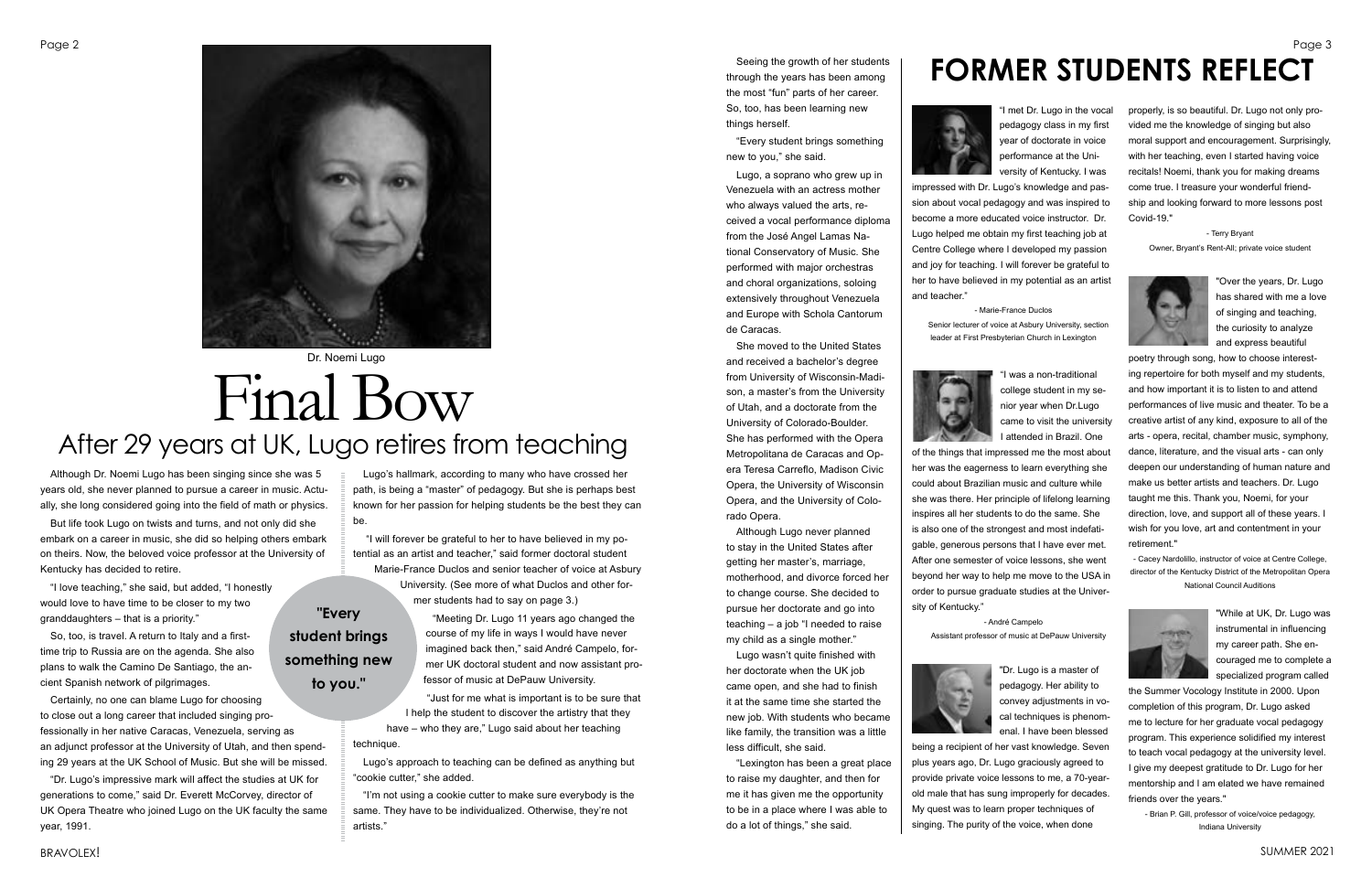Still, the excitement abounds.

"This year is really exciting because it will probably be the first big musical event in the city because of COVID. If they want to see it, they have to be there," he said.

"It's a Grand Night for Singing" is typically a town-and-gown collaboration, featuring students and members of the community. Being offered for the first time at the Lexington Opera House, instead of on campus at the Singletary Center for the Arts, makes it even more so, McCorvey said.

**OPERA THEATRE** 

"We're thrilled to be at the Opera House and to bring this high-energy, high-impact musical theater experience to the community," he added.

The annual production features the "great melodies of Broadway," about 30 songs whittled down from 200 or so that McCorvey and his team start with each year. Students and community members must audition for the roles – in a typical year 35-50 roles, but this year about 25.

"It will be different this year because it'll be more of a cabaret. … There will be singing and some dancing, but we're trying to stay within the COVID protocols and not be too overblown for this year. It's just to get people out and get them used to going to the theater again," McCorvey said.

Lawrence Brownlee, J'Nai Bridges, Morris Robinson, Karen Slack … names you can mention in any opera circle around the world and people will know who they are.

They are also a few of the master clinicians who made a virtual stop by the University of Kentucky School of Music this past academic year, treating students to a master class in singing – and more. Their visits were part of the UK Master Class Series offered to student singers who, because of the pandemic, were otherwise unable to meet those who had already achieved success in their careers.

"Since the singers were not meeting in person, I felt it was important to find other ways so they could have a connection to the professional world of singing," said Dr. Everett McCorvey, UK Opera Theatre director and creator of the series.

The Grand Finals, one of four rounds in the competition, were held in May, representing some of the highest level of competition ever, said Cacey Nardolillo, director of the Kentucky District of auditions. Five winners were awarded \$20,000 and "invaluable exposure" to the opera world. They were: Duke Kim, Seoul, Southern Korea; Hyoyoung Kim, Seoul, South Korea; Raven McMillon, B timore; Emily Sierra, Chicago; and Emily Treigle, New Orleans.

"I'm so happy the Met decided to continue with the auditions, Nardolillo said. "The thing that is great about the fact that we've been able to hold these auditions this year is that it's been an o portunity for singers to sing for leaders in the industry even thought they can't be in the room. We've all had to be creative."

# Class Acts Pros help students make real-world connection

Funded by the Ann and Ralph Mason Vocal Arts Series, the series was also made available to the public to listen in on. Each class enabled three students to sing for the master clinician, who offered pointers on such things as how to interpret a piece or how to use their bodies to sing better. The critiques were followed by a 30-minute question-and-answer session with the pro.

> Winners from the district competitions advanced to the region level. Of the 141 singers in the 10 regional rounds, 23 moved on to the semifinals. There, 10 semifinalists were chosen to competent in the Grand Finals. To ensure safety and access for all involve all rounds of the auditions took place in a remote, live-streamed format from locations around the world.

> The competition has introduced the world to some of the bestknown opera stars - Lawrence Brownlee, Renée Fleming, Susan Graham, and Ryan Speedo Green included. Past grand finalist

"The beauty of this is that they are contemporary opera singers – probably between the ages of 35 and 45 – but they have established themselves as internationally regarded singers and are singing all over the world," McCorvey said. "They are approachable and they are willing to share, in the young person's language, their expertise on how to sing classical music."

In addition to being available to students, the Master Class Series was open to the general public. "We have had people from all over the world hear these classes," McCorvey said

Along with Brownlee, Bridges, Robinson, and Slack, the artists who participated also included Joanna Mongiardo, Jud Perry, Kenneth Overton, Naomi Andre, and Stephen Powell.



## *'Grand Night'*

**..."I felt it was important to find other ways so they could have a connection to the professional world of singing." Dr. Everett McCorvey**

The renowned Metropolitan Opera National Council Auditions – recently renamed the Metropolitan Opera Eric and Dominique L font Competition – provide a potentially career-making opportur for young opera singers. This season, despite a global pandem that caused the auditions to go virtual, was no exception.

This season, the auditions received nearly 1,200 applicants, with just over 600 singers qualifying for the 31 district auditions<sup>\*</sup> including the Kentucky District. For the first time ever, applicant had to submit a video to be judged for admittance into the distri level of competition.

# Virtual Met auditions a success; offer exposure to opera world

| $s -$<br>_af-                                       | from the University of Kentucky Opera Theatre include Reginald<br>Smith Jr., Greg Turay, and Blake Denson.                                                                                                                                                                                                                                                                                                                                                                                                                              |
|-----------------------------------------------------|-----------------------------------------------------------------------------------------------------------------------------------------------------------------------------------------------------------------------------------------------------------------------------------------------------------------------------------------------------------------------------------------------------------------------------------------------------------------------------------------------------------------------------------------|
| nity<br>ıic<br>е<br>ion                             | The auditions are hosted by the Metropolitan Opera, and each<br>round is organized, produced, and sponsored by a group of volun-<br>teers and donors, Nardolillo said. The Kentucky District partners<br>with OperaLex to present the auditions and provide prize money<br>for the winners.                                                                                                                                                                                                                                             |
| the                                                 | *There are 39 districts in the competition, but some opted out this year.                                                                                                                                                                                                                                                                                                                                                                                                                                                               |
| uth                                                 | THE KENTUCKY DISTRICT                                                                                                                                                                                                                                                                                                                                                                                                                                                                                                                   |
| al-                                                 | Winners                                                                                                                                                                                                                                                                                                                                                                                                                                                                                                                                 |
| ,,<br>$\cdot$<br>p-<br>ugh                          | On Nov. 8, 2020, the Kentucky District and OperaLex presented<br>live, online auditions for 19 singers. Winners selected were:<br>• Kendra Faith Beasley, (UKOT alum) Madison, Georgia<br>• Hayley Maloney, Clifford, Pennsylvania<br>• Clay Thompson, (UKOT alum) Lexington<br>• Ethan Vincent, Kansas City, Missouri<br>District winners each received a \$1,000 prize provided by the<br>Kentucky District.                                                                                                                          |
| .s                                                  | <b>Encouragement Awards</b>                                                                                                                                                                                                                                                                                                                                                                                                                                                                                                             |
| ict<br>nal<br>'n<br>∋te<br>d,<br>ı<br>t-<br>an<br>s | · Nikita Silagy Labdon, Winnipeg, Manitoba,<br>Gail Robinson Encouragement Award<br>• Claire Lopatka, Cincinnati<br>Sylvia Davis Encouragement Award<br>• Wagner Mauricio Pástor, (Current UKOT student) Quito,<br>Ecuador, Sylvia Davis Encouragement Award<br>• Victoria Okafor, Hyattsville, Maryland,<br>Gail Robinson Encouragement Award<br>• Michael Pandolfo, (UKOT alum) Fort Worth, Texas,<br>Myra Tobin Encouragement Award<br>Encouragement Award winners each received a \$250 prize<br>provided by the Kentucky District. |

**From Page 1**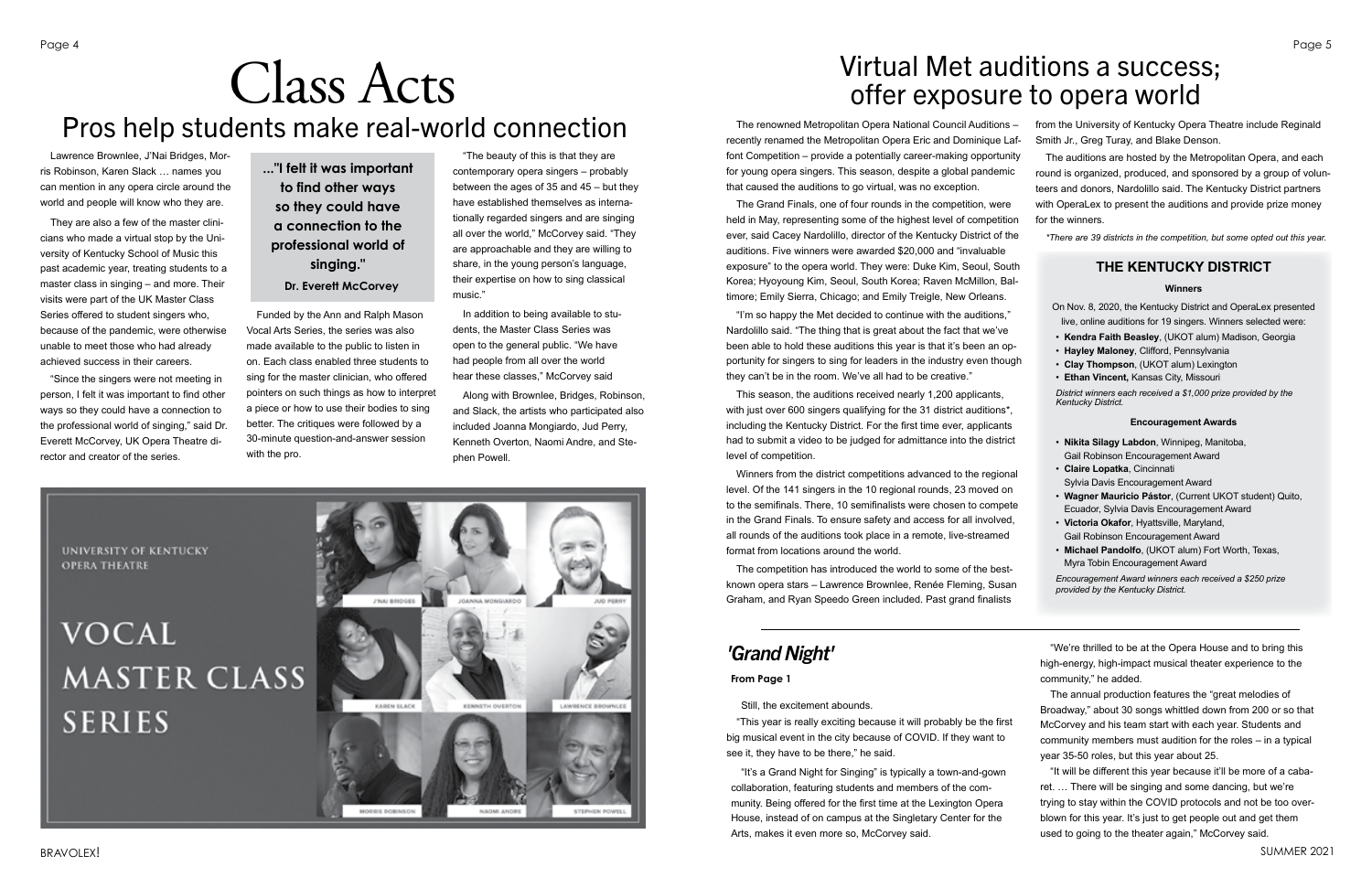If from my last column I seem obsessed with Wagner's *Tristan und Isolde*, believe me when I say that is a mere sidebar to my utter absorption with his colossal four-opera epic *Der Ring des Nibelungen*, which I've been listening to continuously at home, in my car, or both for over six months. Commonly known as *The Ring Cycle*, comprised of the long one-act opera *Das Rheingold* (*The Rhine Gold*) and the three much longer three-act operas *Die Walküre* (*The Valkyrie*), *Siegfried*, and *Götterdämmerung* (*Twilight of the Gods*), it is generally considered one of the pinnacle artistic achievements in human history, and all 15-plus hours and 34 characters of it thoroughly fascinate me. Wagner's use of dozens of small musical gestures called "leitmotivs" to signify themes, objects, characters, activities, and so forth combine in continuously changing guises to lend variety and unity simultaneously to the sprawling structure of his free treatment of legends from Germanic mythology, all in music of sublime beauty and dramatic power.

For years, I was perfectly content with my *Ring* recording by James Levine and the Metropolitan Opera, released on Deutsche Gramophon between 1988 and 1991, a glorious rendition which I saw in the theater and have long treasured on CD. It features the greatest Wagnerians of that era – James Morris, Hildegard Behrens, Christa Ludwig, Jessye Norman, Gary Lakes, Siegfried Jerusalem, Cheryl Studer, Reiner Goldberg, Heinz Zednik, Ekkehard Wlaschiha, Birgitta Svendén, Kurt Moll, and even Kathleen Battle, to name just a few. The DVD boxed set of that same Met production, with largely the same cast, supplemented my CD recordings with the visual splendor of Otto Schenk's superb traditional approach to the staging fulfilled by the Met's incredible technology.

However, last summer I yearned to hear a different interpretation of these works, so I found an economy-priced boxed set of the first complete *Ring* recording (by Decca, from 1958 to 1964) conducted by Sir Georg Solti with the Vienna Philharmonic, still considered unsurpassed by most critics (myself not included), complete with a two-disc audio guide introduction by acclaimed musicologist Deryck Cooke. Like the Met's version 30 years later, the *Solti Ring* features the starriest cast imaginable for its day, with the likes of a much younger Christa Ludwig, Kirsten Flagstad, Birgit Nilsson, Hans Hotter, Régine Crespin, George London, James King, Wolfgang Windgassen, Dietrich Fischer-Dieskau, and even Joan Sutherland. It too is a resplendent rendition of the *Ring*, offering masterful perspec-





#### tives all its own.

Now with an alternative audio recording of the *Ring*, how could I be satisfied with just one video set? So, I acquired another legendary *Ring*, Patrice Chéreau's centenary production for Bayreuth, originally released in 1980. This one is also visually and aurally stunning, with a somewhat more modernistic take in the scenic design, and conducted by Pierre Boulez with such singers as Donald McIntyre, Gwyneth Jones, Peter Hofmann, Manfred Jung, Jeannine Altmeyer, Hanna Schwarz, Matti Salminen, and Heinz Zednik.

For the moment, I can live with the variety available from two complete audio *Rings* and two complete video *Rings*, but if anyone is wondering what I would like for any upcoming giftgiving occasions, there are a number of other *Ring* traversals out there that I would love to add to my collection!

| (Met: Das Rheingold | Deutsche Gramophon 427 607-2  |
|---------------------|-------------------------------|
| Die Walküre         | Deutsche Gramophon 423 389-2  |
| Siegfried           | Deutsche Gramophon 429 407-2  |
| Götterdämmerung     | Deutsche Gramophon 429 385-2) |

(Met DVD set: Deutsche Gramophon 073 043-9); (Solti: Decca 478 8370); (Bayreuth DVD set: Philips 44007 04079)

### **By Tedrin Blair Lindsay, PhD**

# Page 6 **Page 1 Page 7** Page 7 **Talking with Tedrin** Page 7 **ON BOARD** SPOTLIGHT ON OPERALEX BOARD MEMBERS **Corner and Corner Alex Board Member**<br> *BOARD* SPOTLIGHT ON OPERALEX BOARD MEMBERS *BOARD MEMBERS BOARD MEMBERS BOARD MEMBERS BOARD MEMBERS BOARD MEMBERS Books (scho*

### **SYLVIA DAVIS**

Although a native of Cincinnati, Sylvia Davis grew up in and around Lexington and has spent most of her life in this area. She attended her first opera in 1961 at the Baths of Caracalla in Rome. It was a performance of *Aida*. "I was forever after hooked on opera," she said.

Davis' second opera was at the Bolshoi in Moscow in 1961. The lead singer in *La Traviata* had stainless steel teeth. Some years ago, she saw another *Aida* at the Metropolitan Opera with Angela Brown in the lead role.

After completing graduate school in Cincinnati, Davis taught German and humanities at Eastern Kentucky University for about 35 years. Since retirement, she has been involved in volunteer work in Lexington. On one memorable evening, she sat next to former Lexington Mayor Pam Miller at an event at Singletary Center for the Arts. After chatting a bit, Miller asked Davis if she would like to join the board of the (then) Lexington Opera Society. The rest is, as they say, history. She has served as secretary, corresponding secretary, and Bravo Guild president and is currently BravoLex copy editor and a BG representative to the board.

Davis has a daughter, son-in-law, and her brother and his family here in Lexington. Her granddaughter lives in St. Petersburg, Florida, and works in data analytics. Her hobbies are reading, watching movies about World War II, and occasionally needlepointing. She looks forward to being able to travel safely again.



**ED HENRY**

Ed Henry is native Kentuckian born and raised within the state and holding two degrees from the University of Kentucky longer ago than he "cares to admit," a bachelor from arts and sciences in 1976 and a JD from the College of Law in 1979. He has lived in and practiced law in Lexington since his graduation, having his own firm the past 40 years.

The fact that he and his wife Gerri have enjoyed so many UKOT performances over the years must have been the genesis of an invitation two years ago from good friend Bob Brown to join the OperaLex Board of Directors. He accepted easily in order to pay back and to pay ahead for the enjoyment and support of the UKOT, the amazing students, and the "inspirational" Dr. Mc-Corvey.

Henry said he enjoys more hobbies of creative expression "than any sane person should have," yet none of them is musically related. As a youth, the notion of enjoying opera was not in his frame of reference. Life however evolves, including a love of opera. A pre-pandemic milestone birthday was spent in New York City in November 2019, where a Metropolitan Opera performance of *La Bohème* was enjoyed

even more than the Wildcats victory over Michigan State in Madison Square Garden. The pandemic has reminded people, he said, that the arts are not discretionary, or an extra, but are a necessity. Henry cannot wait for all performances to resume, in particular those of the UKOT.



**BONNIE MAYS**

Bonnie Shearer Mays graduated from the University of Kentucky School of Music in 1970 with a bachelor's of music education, followed by a master of arts in education in 1972. She taught elementary music in Fayette County for four years. A native of Winchester, she currently resides in Lexington. She has participated in the music program at Calvary Baptist Church since her college days, serving as director of several choirs and singing in the Sanctuary Choir.

Currently, Mays is the CEO of United Real Estate with offices in Louisville, Lexington, Elizabethtown, Mt. Sterling, and Morehead. In 2008, she was voted one of the top 25 Most Influential Women in Real Estate in the U.S., honored as the Realtor of the Year locally, the Broker of the Year nationally, and the Woman Business Owner of the Year for Lexington. Most recently, Mays was recognized as one of the Top 100 People in Real Estate for 2021.

She is married to Lawrence Wiliams and together they have four children and eight grandchildren.